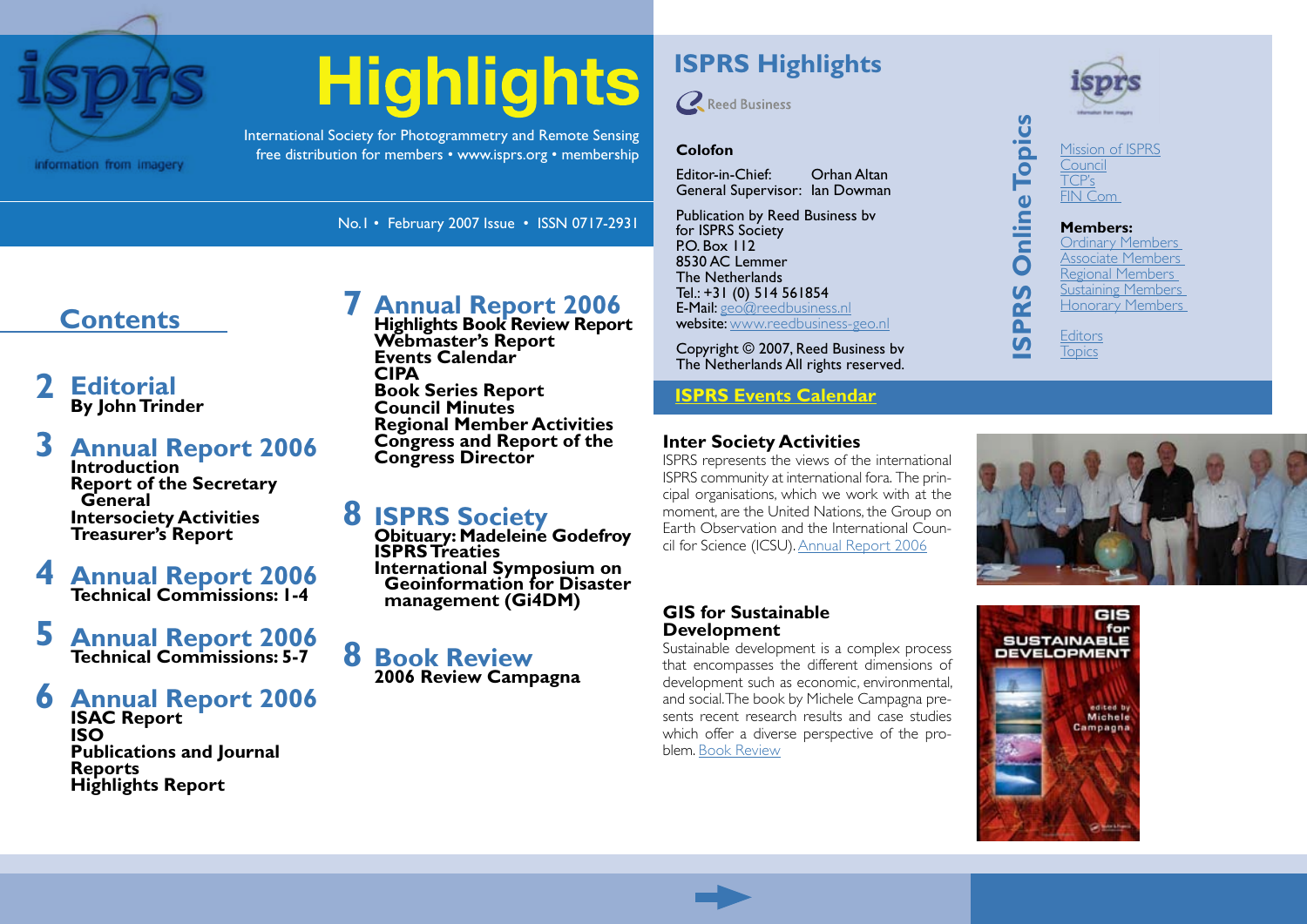# <span id="page-1-0"></span>**ASPRS 2007** Annual Conference

**Identifuing** Geospatial Solutions

asprs

For more information, [visit www.asprs.org/tampa2007](http://www.asprs.org/tampa2007)

May 7-11, 2007 Tampa, Florida

「大阪の のうかい あいまん



# **Editorial**

*By John Trinder, First Vice President Operations Officer, ISPRS Foundation*

#### **ISPRS Foundation Grants First Awards**

The ISPRS Foundation is pleased to announce the award of grants from its funds in 2006. With thanks to donors, event sponsors and selection committees 21 Grants were awarded to deserving grantees.

- Travel Grants (Sponsored by the Trust Fund Amsterdam 2000) were provided for 18 grantees from 14 countries to participate in 2006 ISPRS Symposia convened by Commissions:
- o IV "Geospatial Databases for Sustainable Development", Goa, India
- o V "Image Engineering & Vision Metrology", Dresden, Germany
- o VI "E-Learning & the Next Steps for Education", Tokyo, Japan
- o VII "Remote Sensing: From Pixels to Processes", Enschede, The Netherlands
- CATCON4 (4th Computer Aided Teaching Contest) Awards – The contest promotes the development and dissemination of effective and user-friendly software packages, videos and data sets designed and used specifically for computer assisted teaching. In general, the software or



**2**

data set should be non-commercial, provided to users without license charges or other fees, and be available for download on the ISPRS web site. The 2006 winners were selected from demonstrations of 14 software entries presented at the Commission VI Symposium in Tokyo, Japan.

ISPRS Council intends to support worthy applicants for funding in 2007. The details will be announced in the near future.

#### **Board of Trustees Officers**

Following the meeting of the Board of Trustees in Paris in June, the newly elected officers are as follows:

| Chair:             | Dieter Fritsch (Germany)                     |
|--------------------|----------------------------------------------|
|                    | Operations Officer: John Trinder (Australia) |
| Financial Officer: | Lawrence Fritz (USA)                         |

Responsibilities of the Board include, but are not limited to: wise investment, management, and approval for disbursement of Foundation funds; determination of funds available for distribution of grants from each Fund account and approval of the annual operating budget of the Foundation; consideration of priorities for charitable goals; disbursement of funds for approved grants; and acceptance of bequests, donations, contributions, or subscriptions as may be made to the Foundation by individuals. All Foundation funds have been invested in secure interest bearing deposits at current rates.

#### [Read the Full Editorial online](http://www.isprs.org/publications/highlights/highlights0207/edito.html)

*Winners of the CATCON4 awards (front left to right): Bronze Award winner for "SV3DVISION-Satellite Image 3D Presentation System for Education", Diego Gonzalez Aguilera (Spain); Silver Award winner for "CARST 1.0-Computer Assisted Remote Sensing Training ver. 1.0", Nguyen Dinh Duong, (Vietnam); Shunji Murai (Japan), sponsor of the CATCON Awards; and Gold Award winner for "E-Tutor for GIS" Dr. P. Venkatachalam, (India).*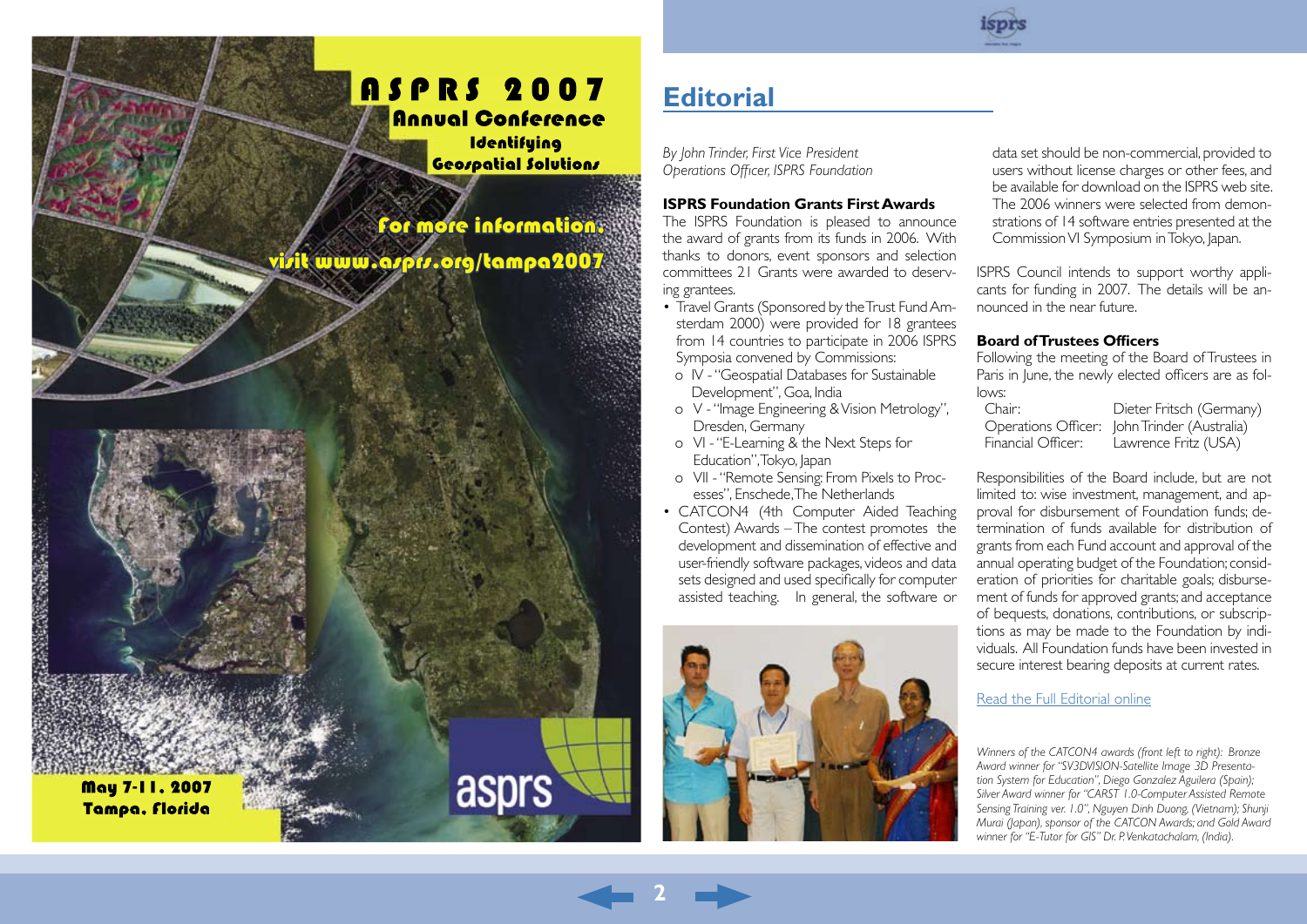

#### <span id="page-2-0"></span>**Introduction**

The Annual Report of the Secretary General of the ISPRS is provided hereinafter. I am covering the report of the activities within 2006. Besides, you may find the reviews of the researches and developments of Photogrammetry and Remote Sensing in this report. On behalf of the ISPRS Council, I would like to relay its appreciation to all of our members' ef-

forts and contributions who have participated in these activities.

Please feel free to contact directly with me in case you have any question and / or comments related with this Annual Report.

*Orhan Altan, Secretary General* 

**[Online](http://www.isprs.org/publications/highlights/highlights0207/ar-intro.html)** 

ISPRS in an international non-governmental organisation devoted to promoting Photogrammetry, remote sensing and the spatial information sciences globally. We do this by representing the views of the international ISPRS community at international fora. The principal organisations,

**Inter Society Activities Blue are which we work with at the moment, are the** Blue Book are also updating accordingly. United Nations, the Group on Earth Observation and the International Council for Science (ICSU). We are also represented at meetings of our sister societies and during 2006 have concentrated on promoting our science in Africa.

[Read more](http://www.isprs.org/publications/highlights/highlights0207/ar-intersocietalact.html)



#### **Secretary General's Report Society Activities and Membership**

The Office of the Secretary General at the Istanbul Technical University, Turkey continued to carry day to day works of the Office, maintain communication with all members and related organizations and also replied various requests within 2006.

A Questionnaire sent to all OdM, StM, RgM and AsM to renew the database of the Society. Upon receipt of the replies, updating and modifications have been carried.

Official Documents such as Silver Book and

#### **Treasurer's Report 2006**

The Society has had a successful mid-term year that, subject to year-end expenses, should result in a positive bank balance for the year. Revenue from Technical Commission symposia provided this happy circumstance. All of the TC Presidents and Working Groups are thanked for their technical and scientific achievements and financial contributions. These resources have been put to good use in pursuing the Society's strategic plan, especially the African initiative and in providing complimentary subscriptions of the ISPRS Journal to deserving organizations around the world. Thanks also to the ISPRS Foundation, which provided travel grants for young professionals to attend mid-term Symposia. Without these additional resources there would be little opportunity to expand tangible benefits to our members, particularly at a time when meeting and publication costs are increasing faster than other sectors of the economy.

Despite the relatively good year financially, the

**3**

The ISPRS Awards Brochure has been prepared and printed. It is distributed on major ISPRS events and Technical Commissions Symposia.

#### [Read more](http://www.isprs.org/publications/highlights/highlights0207/ar-sgreport.html)



question of member fees has been a frequent topic in Council. Fees have not been increased since before the 18th Congress in Vienna (1996). This has hampered Council's ability to keep up with rising costs of doing business, or to provide more services to members. With oversight from the Financial Committee (Fin-Com), I have begun work on a proposal for a new fee structure that will be equitable for all categories of membership. As FinCom and Council debate this complex issue, I welcome any comments or suggestions from you.

*Stan Morain, Treasurer* [Online](http://www.isprs.org/publications/highlights/highlights0207/ar-treasurer.html)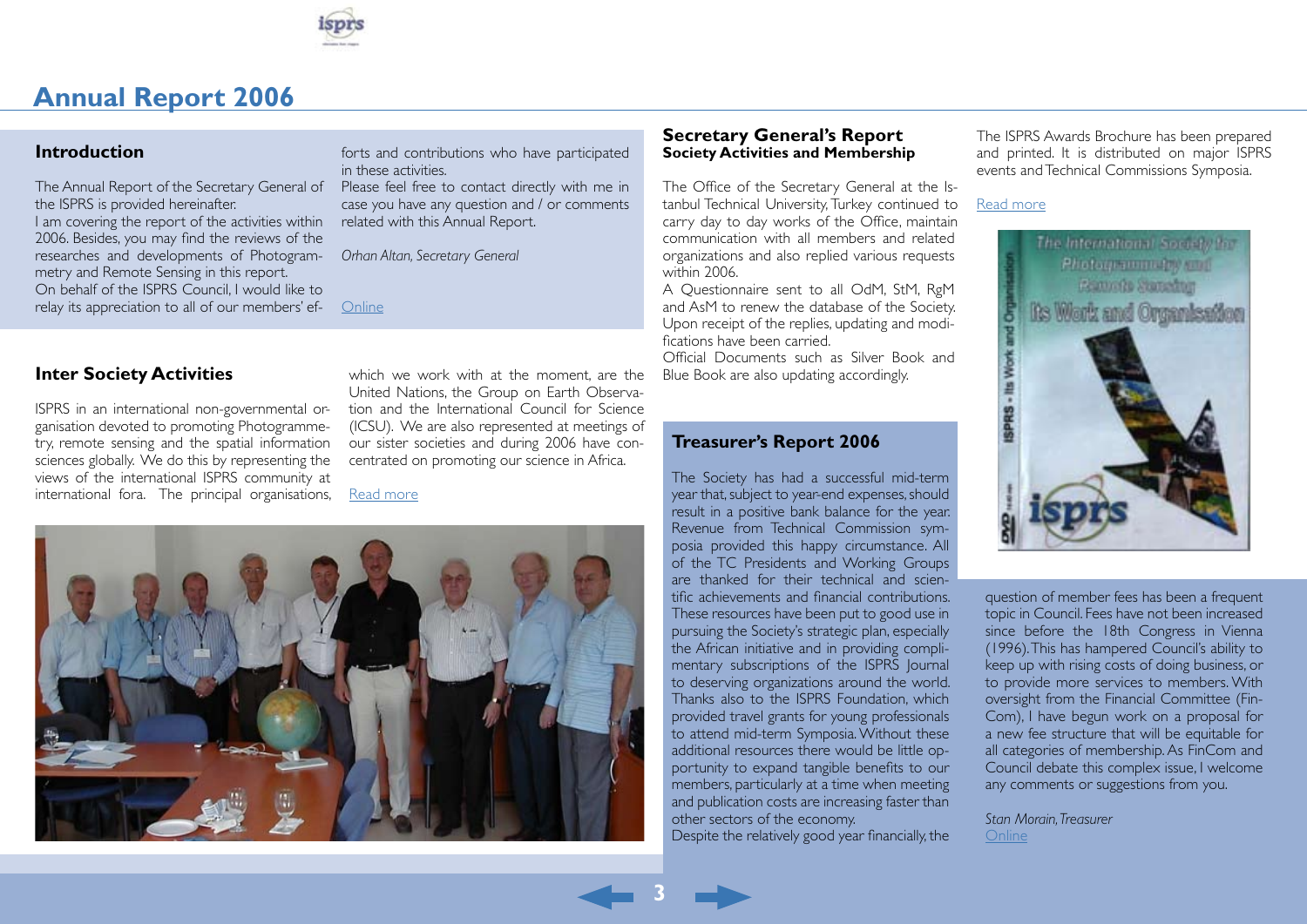

#### <span id="page-3-0"></span>**ISPRS Technical Commission I Image Data Acquisition - Sensors And Platforms**

In 2006 eight Remote Sensing satellites have been launched (ex ALOS from Japan) and the GEO has begun the implementation of the GEOSS; the performances of digital camera, SAR and LiDAR have been improved. In this context more than 200 participants have attended the



TC I Symposium on "From Sensors to Imagery" in July 2006 at Marne-la-Vallée, France where the more recent techniques and ideas were present-

> ed, as the results of studies and projects on calibration, SAR and LiDAR sensor network, digital cameras, sensor modelling and DEM generation, small satellites and mobile mapping.

#### [Read more](http://www.isprs.org/publications/highlights/highlights0207/ar-tc1.html)

#### **Geo-databases And Digital Mapping**

**ISPRS Technical Commission IV**

*President: Dr. Shailesh Nayak, India Secretary:Dr. Subhan Khan Pathan, India Web Master: Dr. Shibendu Shankar Ray, India*

Technical Commission IV is promoting research and development towards utilizing geodatabases at local, regional, global and extraterrestrial level, spatial Image analysis, especially high resolution data, automated and semi-automated approaches for mapping and change, applications for such as landscape modeling, emergency services management and locationbased service and Web GIS.

The Commission IV has organized its mid-term Symposium on 'Geospatial databases for the Sustainable Development' during September 27-30, 2006 in Goa, India. 325 scientists from 24 countries participated in the deliberations.



161 oral and 50 poster papers were presented during the symposium.

As a pre-symposium activity, TC IV organized following events.

- I) Two-day Symposium on 'Remote Sensing and GIS techniques for Monitoring and Prediction of Disasters' Sept. 25-26, 2006.
- II) A One day ISRO-ISPRS-IEEE-GEOSS workshop on 'Public Health for the Indian Ocean Region,' Sep. 26, 2006.
- III) Tutorials on 'Urban Planning and Infrastructure Development,' Sep. 25-26, 2006 and 'Extraction Features from High Resolution Data,' Sep. 26, 2006.

Apart from this, The working groups of Commission IV also have organized tutorials, workshops, special issue ISPRS Journal, ISPRS theme issues, and collaborative activities with GEO/ GEOSS, ICA,. Cartosat-1 Scientific Assessment Programme (C-SAP), a joint activity between

> ISRO and ISPRS is a major activity undertaken this year.

**Technical Commission II Theory And Concepts Of Spatio-tempo- ral Data Handling And Informa- tion**

*President: Wolfgang Kainz Secretary: Alexander Pucher* 

Although much progress has been made in recent years in geographic information science, many questions still remain that touch the very

reasoning and human understanding of space. The major event for TC II in the year 2006 was GICON 2006 "Geoinformation Connecting Societies" which was held  $10 - 14$  July 2006 in Vienna, Austria. Three parallel scientific conferences covering the mentioned issues brought together representatives from ISPRS, ICA and IGU.

foundation of representation of space, spatial

[Read more](http://www.isprs.org/publications/highlights/highlights0207/ar-tc2.html)

## **ISPRS Technical Commission III Photogrammetric Computer Vi- sion And Image Analysis**

*President: Wolfgang Förstner Vice – President: Helmut Mayer Secretary: Karl-Heiko Ellenbeck*

In 2006 the working groups of Commission III left place for the symposia. However, chairmen were in the review committee of IGARSS 2006, and performed Workshop "25 Years RANSAC" (http://cmp.felk.cvut.cz/ransac-cvpr2006/).

**4**

[Read more](http://www.isprs.org/publications/highlights/highlights0207/ar-tc3.html)

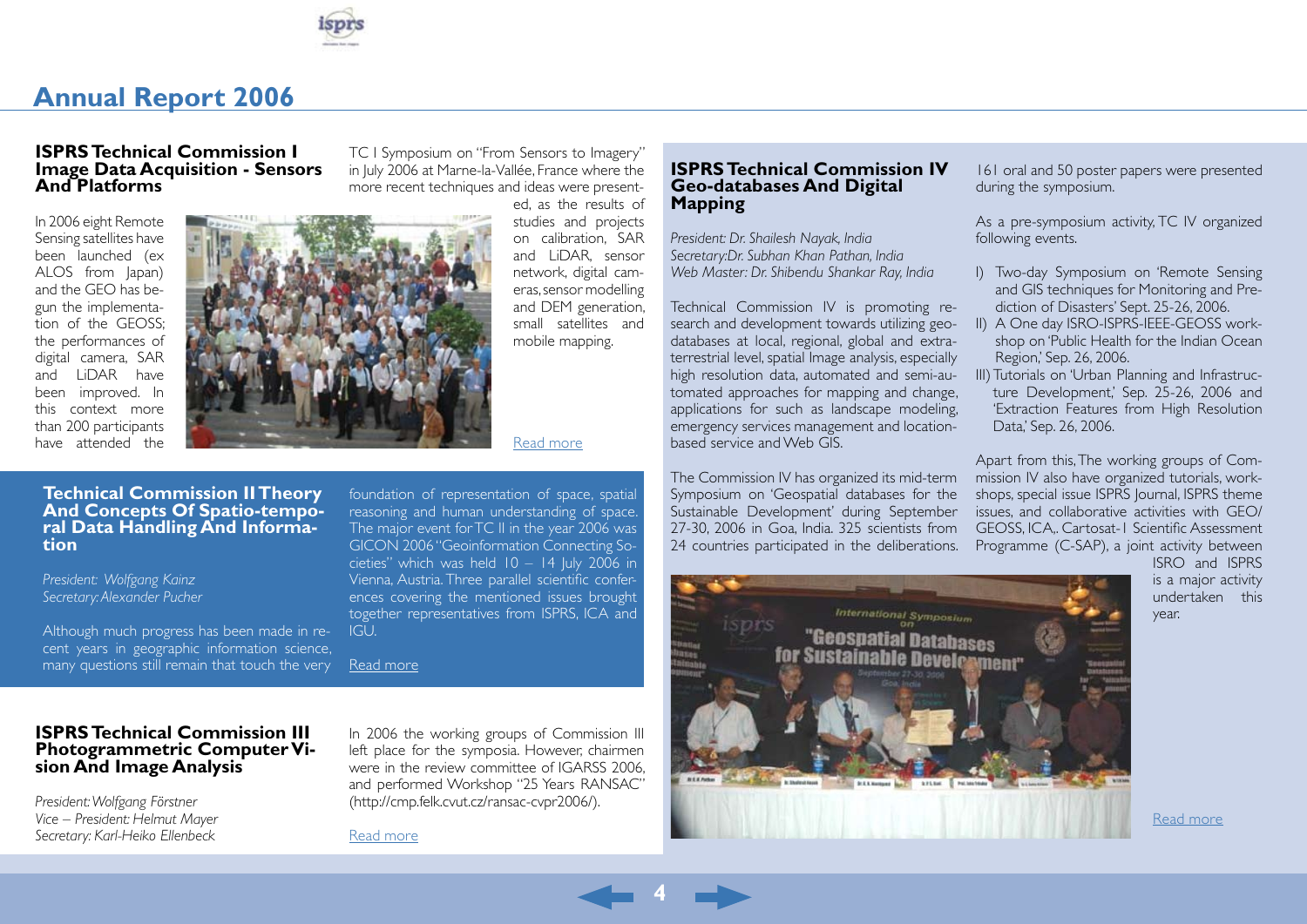<span id="page-4-0"></span>... because getting the right information into the right hands can make a difference.

# **GIVE YOUR RESEARCH EVERY ADVANTAGE**



# **& REMOTE SENSING**

**ISPRS Journal of Photogrammetry and Remote Sensing** is the Official Publication of ISPRS

www.elsevier.com/locate//isprsjprs

# **Annual Report 2006**

#### **ISPRSTechnical Commission V Close-range Sensing: Analysis And Applications**

President: Hans – Gerd Maas Secretary: Danilo Schneider

Driven by progress in sensor technology, algorithms and data processing capabilities, the focus of Commission V has propagated into a wide range of new application fields such as industrial quality control, robotics, virtual reality or quan-

#### **Technical Commission VI [Education And Outreach](http://www.isprs.org/publications/highlights/highlights0207/ar-tc6.html)**

*[President: Kohei Cho](http://www.isprs.org/publications/highlights/highlights0207/ar-tc6.html) [Scientific Secretary: Mitsunori Yoshimura](http://www.isprs.org/publications/highlights/highlights0207/ar-tc6.html)*

 [E-Learning is expanding the possibility of edu](http://www.isprs.org/publications/highlights/highlights0207/ar-tc6.html)[cation. The technical matters to be discussed](http://www.isprs.org/publications/highlights/highlights0207/ar-tc6.html) [within Com. VI are increasing. 150 participants](http://www.isprs.org/publications/highlights/highlights0207/ar-tc6.html) [from 27 countries have attended the Com. VI](http://www.isprs.org/publications/highlights/highlights0207/ar-tc6.html) [mid-term Symposium organized in Tokyo in June](http://www.isprs.org/publications/highlights/highlights0207/ar-tc6.html) [27-30. Various presentations and discussions on](http://www.isprs.org/publications/highlights/highlights0207/ar-tc6.html) [education mainly focused on e-Learning were](http://www.isprs.org/publications/highlights/highlights0207/ar-tc6.html)

#### **ISPRS Technical Commission VII Thematic Processing, Modeling And Analysis Of Remotely Sensed Data**

*President: Prof .Dr .John van Genderen Secretary: Andrew Skidmore*

**5**

2006 was a very successful year for our Technical Commission. The highlight of the year was the IS-PRS MID-TERM SYMPOSIUM held at ITC in Enschede, the Netherlands, on the theme of: "From titative biomedical imaging over the past two decades. A central issue in many developments is the integration of sensor technology with reliable data processing schemes to generate highly automated online or real-time photogrammetric measurement systems. A new dimension has been added to the activities of Commission V by the advent of powerful terrestrial laser scanners and novel 3D-cameras.

[Read more](http://www.isprs.org/publications/highlights/highlights0207/ar-tc5.html)

[performed at the sym](http://www.isprs.org/publications/highlights/highlights0207/ar-tc6.html)[posium. Organization](http://www.isprs.org/publications/highlights/highlights0207/ar-tc6.html)  [of CATCON4 and](http://www.isprs.org/publications/highlights/highlights0207/ar-tc6.html)  [JICA distance learning](http://www.isprs.org/publications/highlights/highlights0207/ar-tc6.html)  [demo were highlights](http://www.isprs.org/publications/highlights/highlights0207/ar-tc6.html)  [of the symposium. The](http://www.isprs.org/publications/highlights/highlights0207/ar-tc6.html)  [Com VI. is performing](http://www.isprs.org/publications/highlights/highlights0207/ar-tc6.html)  [strategic approaches](http://www.isprs.org/publications/highlights/highlights0207/ar-tc6.html)  [to reinforce the edu](http://www.isprs.org/publications/highlights/highlights0207/ar-tc6.html)[cational activities of](http://www.isprs.org/publications/highlights/highlights0207/ar-tc6.html)  [ISPRS.](http://www.isprs.org/publications/highlights/highlights0207/ar-tc6.html)



[Read more](http://www.isprs.org/publications/highlights/highlights0207/ar-tc6.html)

Pixels to Processes" It was attended by over 500 persons from around the World (participants from 75 countries!!).

For next year, our Technical Commission has organized no less than nine Workshops/conferences in various regions around the World. Please check the ISPRS Calendar of Events for full details on these events. We have also started preparations for the next ISPRS Congress to be held in Beijing in July, 2008.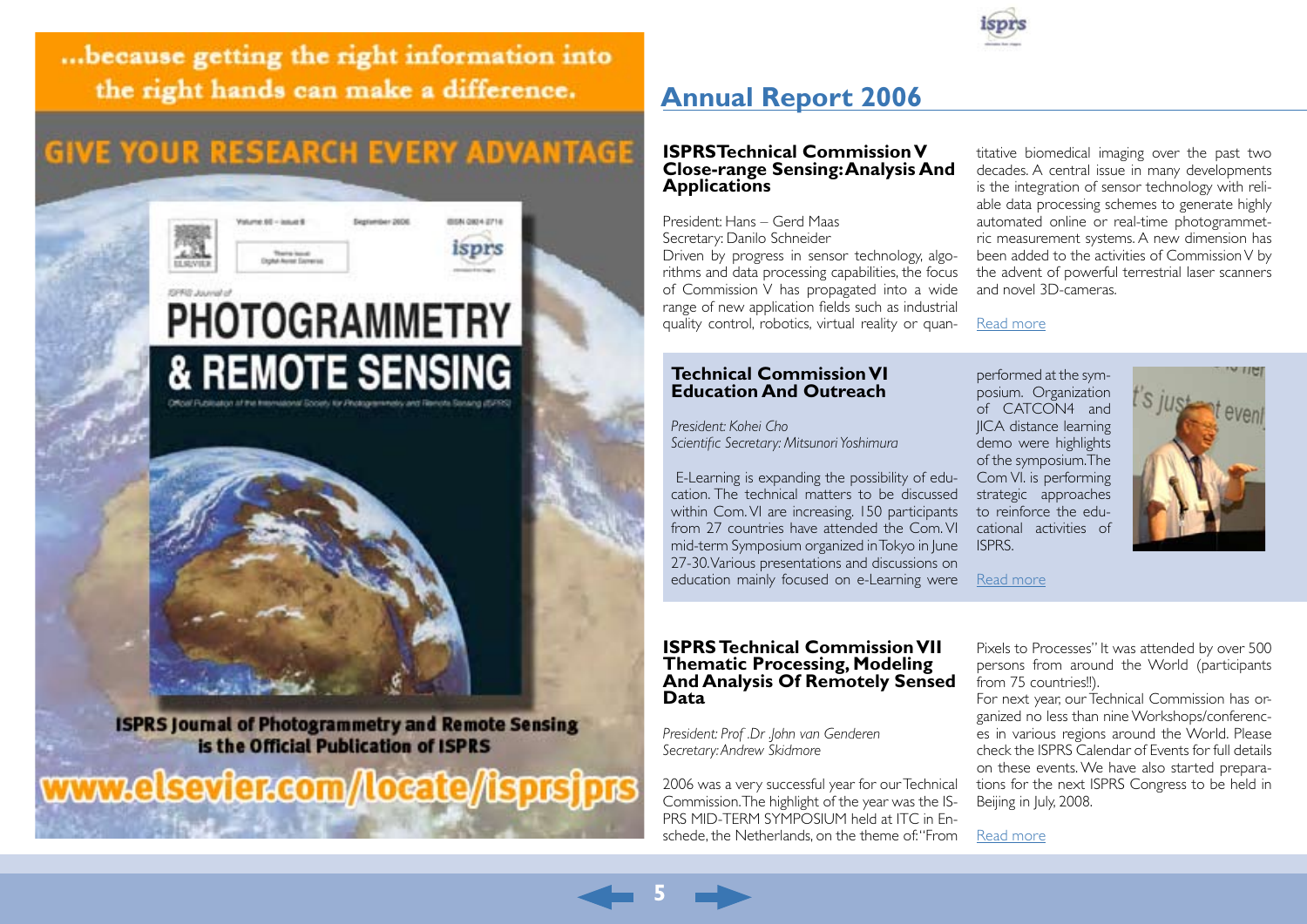

#### <span id="page-5-0"></span>**ISAC Annual Report 2006**

In 2006 ISAC welcomed as new Member Dr. Mustafa Onder, GIS and Photogrammetric Applications Manager Inta Spaceturk, Ankara (monder@spaceturk.com.tr). Dr. Oender will help us enforcing the Professional Practice and Industry connections.

The Symposia of 2006 were attended only by a small number of ISAC Members; therefore a sound analysis of the events was not feasible. For the Committee several tasks lie ahead:

• Drawing conclusions from the ISPRS Commission Symposia 2006 concerning scientific content, relevance of issues, future directions, WG structure and activities, etc.

- Discussing further the goals, tasks and structure of ISAC
- Issues surrounding the establishment of a User Forum (permanently?) and related activities at the Beijing Congress
- Discussion of emerging scientific and technical topics, with the goal of addressing them at the Congress and in future Commission activities

*A. Gruen, ISAC Chairman*

[Read more](http://www.isprs.org/publications/highlights/highlights0207/ar-isac.html)

#### **ISPRS Highlights Report 2006**

In 2006 we have published three issues of ISPRS Highlights as e-bulletin and distributed via e-mail

| this deadlines by dealers' consider by 1<br>No. 3 - Cheese Children - Milled<br>Contants.                                                                                                                                                                                                                                                  | <b>Game</b><br><b>Senator</b><br>-<br><b>AMANGERS</b><br><b>Total Arts</b><br>-<br><b>Green of American - Inc. Extension</b><br><b>Rakes and In Red Research McGarrer</b><br><b>Poster</b><br><b>A. EFRI Home</b><br><b>Britished Edit</b><br><b><i>SALES DE ALLE</i></b><br><b>British College</b><br><b>Contract Contract</b><br>The Dedicational<br><b>Carlos Street</b>                                                                                                                                                                                                 |
|--------------------------------------------------------------------------------------------------------------------------------------------------------------------------------------------------------------------------------------------------------------------------------------------------------------------------------------------|-----------------------------------------------------------------------------------------------------------------------------------------------------------------------------------------------------------------------------------------------------------------------------------------------------------------------------------------------------------------------------------------------------------------------------------------------------------------------------------------------------------------------------------------------------------------------------|
| <b>SPRS Society</b><br>2 Editorial<br><b>ASE Economism COMPAR</b><br>3 HPRS Seciety<br><b>Book Banteres</b><br><b>Requests of the Broders</b><br>Call for Book Research<br><b>Skow Musicker Fredrice</b><br>HPRS Society<br><b>Oldssa's: Goorges Masses</b><br><b>CRASH</b><br>There Rund of the Work<br><b>Control of the Art Control</b> | <b>Scribble Exchange</b><br><b>London's Develop</b><br><b>A Photo construction of the American</b><br><b>Service College</b><br><b>Solicit Committee Committee</b><br>$\sim$<br>Trappage IT 500, 80 to 760 Nationwick At<br><br><b>MALLAGER</b><br><b>SAFAH Roads Colombia</b><br>Tited : Real of the World<br>Char-backershirtship storts stations<br>of the following plants to unservance<br>the contention Filled, July Jacques<br><b>Sola vitings</b><br>labels Sciencello Acominably of<br>COMMA<br>The line CEOMM households<br>was street by 2,000 perceipsion from |

as announced before. Articles about the Meetings, Reports of the midterm symposia of ISPRS Technical Commissions, News about the Beijing 2008 Congress and Annual reports have been published in these three issues of ISPRS Highlights.

[Read more](http://www.isprs.org/publications/highlights/highlights0207/ar-highlights.html)

#### **EARSeL Report 2006**

EARSeL is a scientific network of European remote sensing laboratories, coming from both academia and the commercial/industrial sector. EARSeL is unique in that it repre-

**6**



**EARSe** 

#### **ISPRS Journal Report 2006**

In 2006 a large number of articles could be published which reduced the journal's backlog in publication, the impact factor further increased and Ling Bian started as associate editor for optical remote sensing papers.

#### **New associate editor**

As of January 2006 Ling Bian (University of Buffalo, U.S.A.) succeeded Marguerite Madden as the associate editor. Ling Bian will handle the manuscripts on optical remote sensing applications.

#### **Processing pipeline**

After the numerous review requests organised in 2005, many manuscripts could be accepted and published in 2006. In total 47 papers have been published (compared to 20 and 22 in 2004 and 2005) in 9 issues. Because of this the backlog in publishing could be reduced from 5 to 2 issues.

*George Vosselman, ISPRS Journal Editor* [Read more](http://www.isprs.org/publications/highlights/highlights0207/ar-journal.html)

EARSeL was founded in 1977 under the auspices of the European Space Agency, the Council of Europe and the European Commission. EARSeL is run by a Council of elected national representatives from each country where there are member laboratories and an executive Bureau, elected by the Council.

[Read more](http://www.isprs.org/publications/highlights/highlights0207/ar-earsel.html)

#### **EuroSDR Annual Report 2006**

2006 proved a milestone year for EuroSDR with the distribution of its 50th publication in December. It contains the reports of four completed EuroSDR projects or project phases.

In addition, EuroSDR published the proceedings of three workshops. We also delivered four E-Learning courses; continued or completed twelve

research projects; continued to actively participate in the INSPIRE drafting teams for the European Commission's awaited Spatial Data Infrastructure directive, and commenced initiatives in the areas of Land-Sea data harmonisation, digital camera certification and Interoperability Test Bed planning.

*Kevin Mooney, Secretary-General, EuroSDR* [Read more](http://www.isprs.org/publications/highlights/highlights0207/ar-euro-sdr.html)

#### **ISO Report**

In 2006 the two plenary-meetings of the ISO/ TC 211 took place in Orlando, Florida, U.S.A. (May) and in Riyadh, Saudi Arabia (November). The current imagery-projects are ISO 19101-2 "Reference model – Part 2: Imagery" and ISO 19115-2 "Metadata – Part 2: Extensions for imagery and gridded data". With great certainty both will reach the Draft International Standard stage (DIS) in 2007. The ISO 19130 "Sensor data models for imagery and gridded data" has reached its time limit and will be restarted as a New Work Item Proposal (NWIP) in 2007.

*Wolfgang Kresse Chairman Ad-hoc Group on Standards*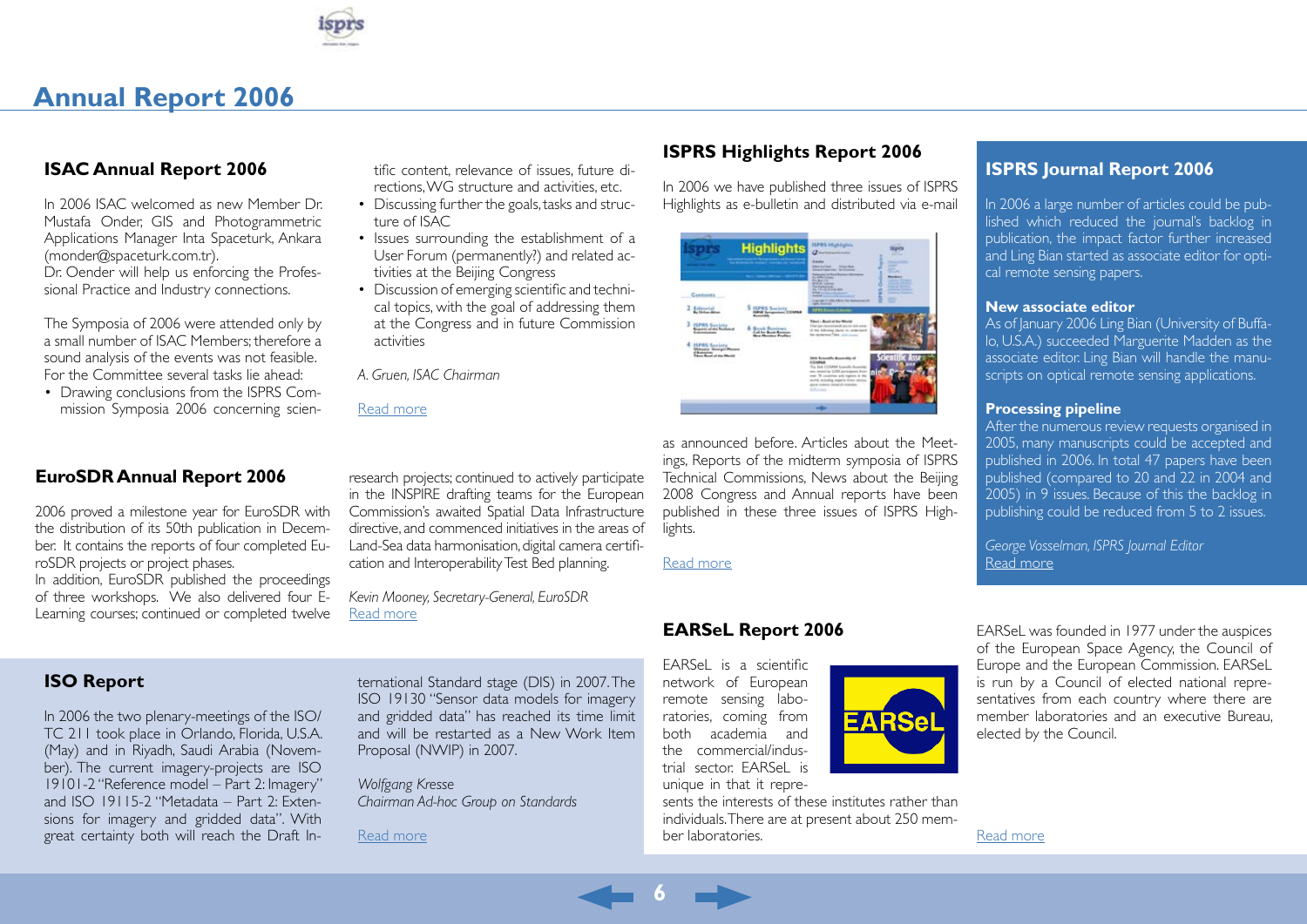

# **ISPRS Society**

#### <span id="page-6-0"></span>**ISPRS Book Review Report**

The book review for ISPRS Highlights has progressed well in 2005-2006. We have very positive support from publishers and overwhelming responses from our members to the call for book reviews.

Majority of the titles received were research-

orientated titles which were reviewed by people who are in the related field with a creditable background (PhD as minimum requirement). Textbooks, however, were only sent to university faculties who were experienced and actively involved in teaching undergraduate courses.

[Read more](http://www.isprs.org/publications/highlights/highlights0207/ar-bookreview.html)

#### **CIPA Report 2006**

The Annual Report of CIPA describes events and publications the Commission has undertaken in 2006. Also, the links to other organisations and a summary of the world areas where this group is active are reported.

[Read more](http://www.isprs.org/publications/highlights/highlights0207/ar-cipa.html)

#### **ISPRS Web Page**

The ISPRS homepage, online since 1995, is nowadays one of the most important components of ISPRS society. With more than 25 000 lines of



and 1250 PDF files, it proves upto-date information about the society, its events and publications and links its various activities. A mailing list c o m m u n i -

cates the latest news inside the website as well as new events, links, call for papers, online material and job opportunities.

*Fabio Remondino Webmaster*

[Read more](http://www.isprs.org/publications/highlights/highlights0207/ar-webmaster.html)

#### **ISPRS Events Calendar Report**

The ISPRS Events Calendar is regularly updated on the ISPRS Web Page and has a hyperlink on the ISPRS e-Highlights. The Calendar contains



#### **Book Series Report**

#### **General progress**

2006 has been a quiet year for the ISPRS Book Series, and no new volumes have been published. This is disappointing given than several volumes have been under preparation for a considerable period of time. However, the delays are probably a 'fact of life' for programmes such as this. Too much pressure on volume editors to deliver volumes in a timely manner

a list of all ISPRS sponsored and co-sponsored workshops, symposia, tutorials and other meetings. It also contains details of all international and national conferences on topics related to the activities of ISPRS, including those in photogrammetry, remote sensing, spatial information systems, geomatics, surveying, mapping, machine vision

*Tuan-Chih Chen, ISPRS Calendar Editor*

#### [Read more](http://www.isprs.org/publications/highlights/highlights0207/ar-eventscalendar.html)

*ISPRS President, Ian Dowman (right), visited Events Calendar Editor, Tuan-chih Chen (left), in June 2006 in Taiwan.*

can lead to tension in working relationships and, importantly, a reduction in the quality of publications. Too little pressure, of course, can lead to severe delays. If anything, volumes have been prepared too hastily this year, with three initial manuscripts being received, none of which were in a publishable state.

*Paul Aplin, ISPRS Book Series Editor*

[Read more](http://www.isprs.org/publications/highlights/highlights0207/ar-bookseries.html)

The Council has met in Reno and in Paris. The minutes of the meetings are online.

**Council Minutes**

[Read the minutes of the Reno Meeting, 30](http://www.isprs.org/publications/highlights/highlights0207/councilminutesreno.html)  [April-2 May 2006](http://www.isprs.org/publications/highlights/highlights0207/councilminutesreno.html)

[Read the minutes of the Paris Meeting, 5th](http://www.isprs.org/publications/highlights/highlights0207/councilminutesparis.html)  [of July 2006](http://www.isprs.org/publications/highlights/highlights0207/councilminutesparis.html)



*Some Council members and TC I officers preparing themselves for the Group Photo in Paris Symposiumé.*

#### **Congress Director Report 2006**

The Congress Director reports on the organisational and the promotional activities for the 2008 ISPRS Congress in Beijing, China. He also mentions the visits of congresses and symposia that he has undertaken in order to promote the event.